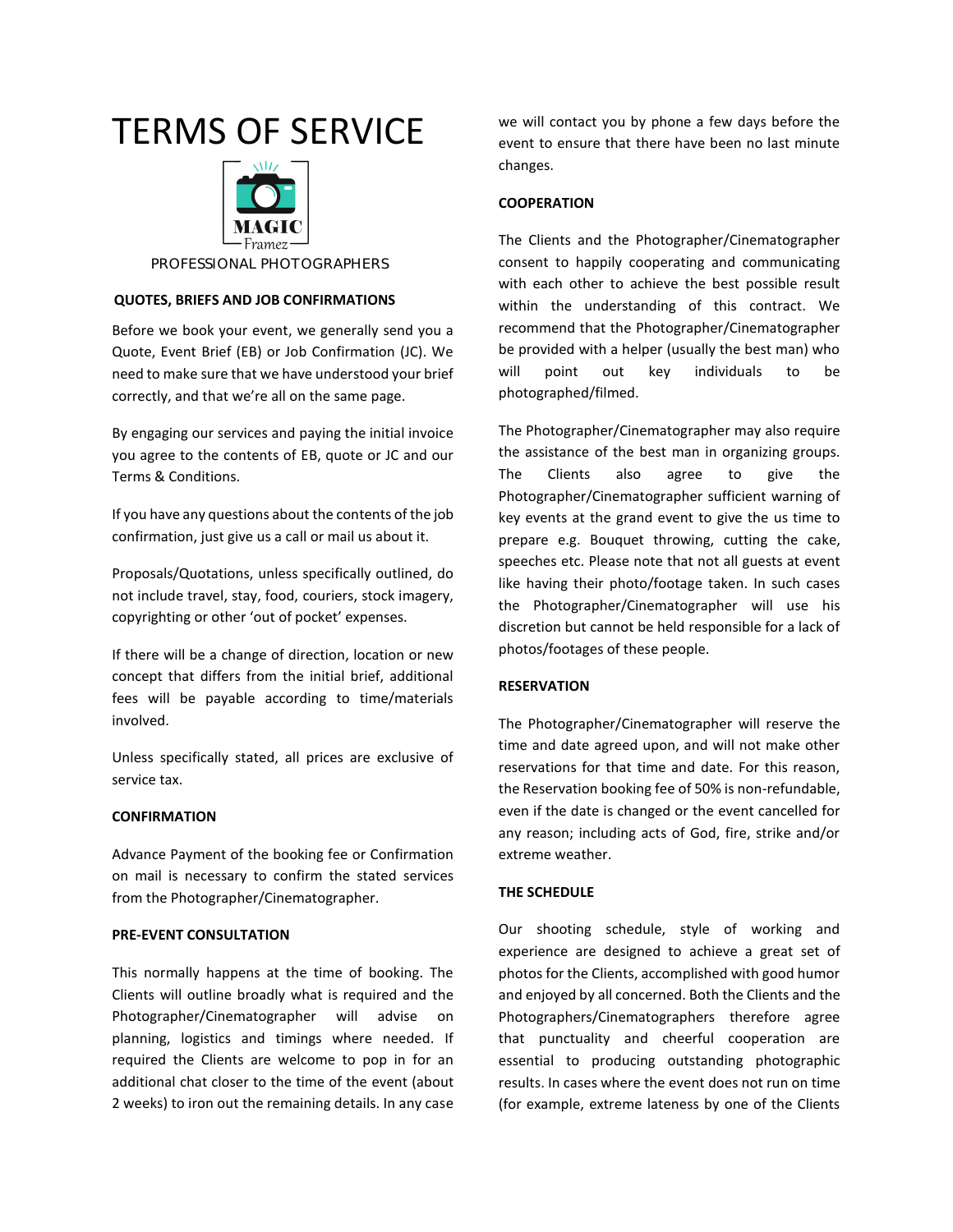arriving to the venue) we cannot guarantee to take our normal set of photos/footages.

# **PAPARAZZI GUESTS**

All your guests will have digital cameras or mobile phone cameras and all your guests will want to photograph or film. In the spirit of cheerful cooperation the Clients agree to give the Photographers/Cinematographers precedence over the guests in order to take the photographs required for the services described above. We cannot be held liable for a lack of photos/footages if guests taking their own photos continually interrupt our work.

# **HOUSE RULES**

Note the Photographers/Cinematographers are sometimes limited by rules imposed by registrars, ministers and venue management as to what can and cannot be done. For example some ministers insist that no flash photography is allowed, and others will insist that the Photographers/Cinematographers shoot from a specific location. In such circumstances the Clients agree to accept the technical limitations that may be imposed on the equipment used. We advise the Clients to make themselves aware of the rules of the venue concerned and if necessary negotiate with the personnel concerned.

#### **COPYRIGHT LAW**

The copyright of photographs/footages remains with the Photographer/Cinematographer. The Photographer grants the Clients permission to make copies of the images under the following conditions. The images taken by the Photographer are for personal use by the Clients and their friends and relatives. Sale, Publication or any Commercial use of the photographs is not allowed without prior written permission from the Photographer.

#### **MODEL RELEASE**

The Clients grant the Photographer and its legal representatives, heirs and assigns, the irrevocable and unlimited consent to use the photographs/footages of the Clients for editorial, competition, advertising and any other purpose and in any manner, to alter the photographs/footages without restriction; and to copyright the images. The Clients hereby release the Photographer/Cinematographer and its legal representatives, heirs and assigns from all liability and claims in connection with the images and footages.

# **DELIVERY**

After the event, the Photographer will deliver all the final images digitally online or on pen drive within 10 days of the event. No prints or albums are included in any packages unless specifically mentioned. If album or prints are ordered, the Photographer will provide the client with a low resolution Sample proofs. These proofs will contain all photographs (including color and black and white) taken at the event. All photographs will have a watermark embedded, prohibiting unauthorized use. The client should provide the Photographer with a list of desired images to be printed, enlarged and/or digitally manipulated (corresponding to the amount of prints agreed upon in this contract) within 20 days after the event date. The list should specify which images should be in color or black and white. Printing of photographs or album design cannot commence prior to receipt of this list. The client agrees if the balance is not paid on initial production of the proofs, The Photographer will NOT make a final delivery of selected prints, incurring no liability to The Photographer and resulting in loss of paid amount by the client. There will be no client proofing of footages for films. Only final film will be shared with client after editing process. RAW data of film will not be released in any manner.

# **CODE OF CONDUCT**

The Photographer/Cinematographer will not tolerate verbally or physically abusive behavior, nor will it share its time or compete with guest photographers for the attention of the subjects. Unchecked guest conduct that interferes with photography or filming may seriously affect the quality of the photographs/footage taken and increase the number of times photos must be re-taken. If the client is unable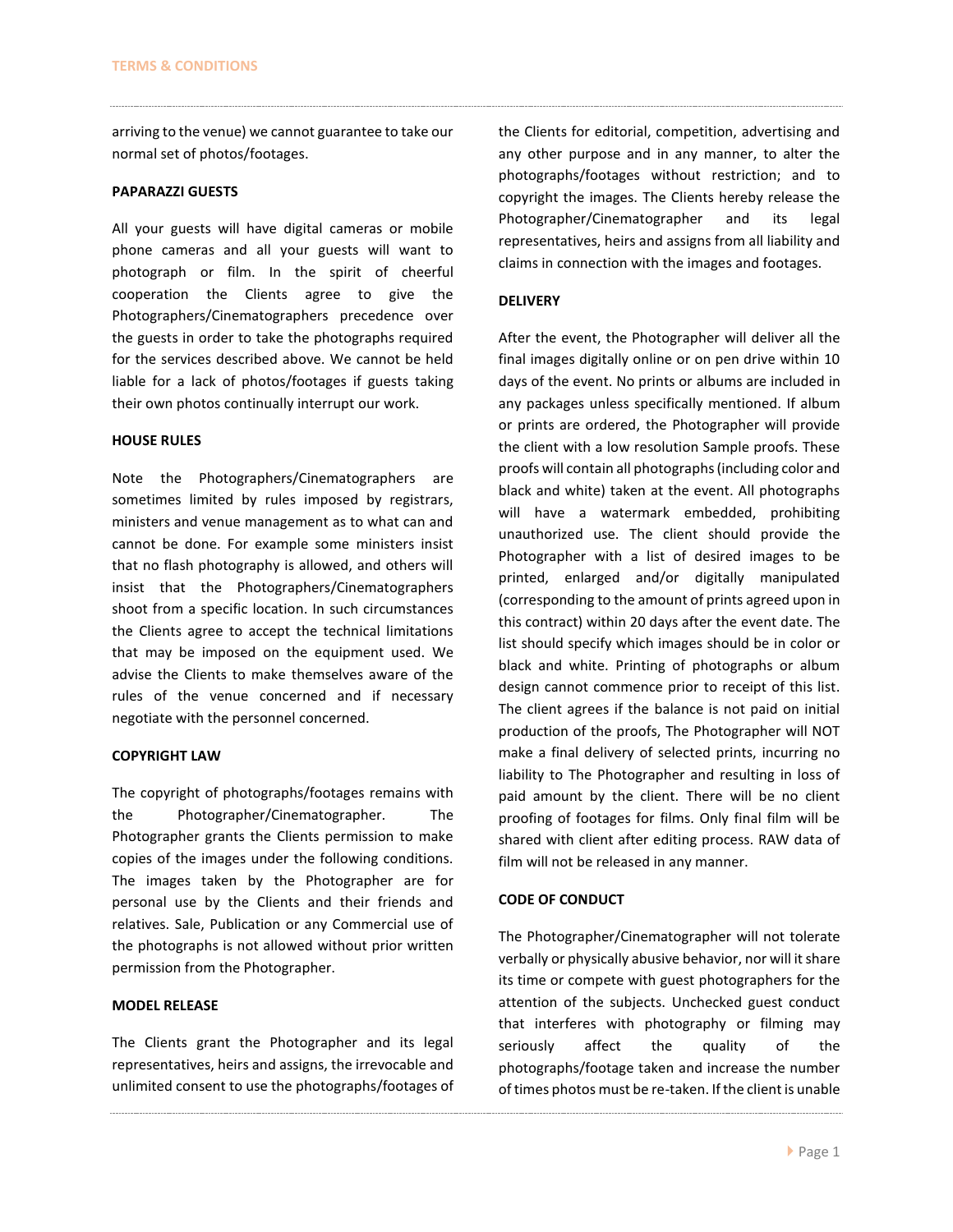to control the conduct of their guests, resulting in an unacceptable degree of misconduct, or if the conduct of any of their guests damages the equipment of the photographer/cinematographer, it will result in the early or immediate departure of the photographer/cinematographer. The client understands that in such an event, no refunds will be granted.

### **LIMIT OF LIBILITY**

If a photographer/cinematographer is too ill or becomes injured and cannot supply the services specified above the Photographer/Cinematographer will try to book a replacement photographer/cinematographer. Under normal circumstances a a second photographer/cinematographer from us is there for the day anyway and this photographer/cinematographer will then shoot the day on his/her own. If both photographers/cinematographer are unavailable and a replacement photographer/cinematographer cannot be found then liability is limited to a refund of any payments received.

#### **LOSS OF IMAGES**

The Photographers/Cinematographers have working methods in place to prevent loss or damage to your images/footages. However, If there is the unlikely possibility that images may be lost or destroyed due to technical issues like media corruption, virus attack, hardware failure, fire, accidents etc that is beyond our control. In these circumstances there is no liability of the photographer/Cinematographer.

# **SCHEDULE OF PRINTS OR FILM EDITING**

The printing process or editing of film can only start once the photographer receives the order for the same. Digital processing takes approximately 2-3 weeks. Creation of a albums takes 6-10 weeks, enlargements 1-2 weeks or possibly longer when laboratory, editing desks and bindery schedules are heavy.

Film editing takes at-least 2-4 weeks or possibly longer as per available slots at editing desks. We will update you the delivery date once we will commence your editing process. We understand and believe that the video is for personal use and will not be used for any commercial purpose until and unless mentioned specifically.

We will use copyrighted music and songs to edit the video. Any copyright claim on video will be sole responsibility of the client.

#### **Overtime on Shoots**

Extra time for shoots will be charged per hour at 20% of the agreed shoot cost with a minimum of one hour. If multiple shoots are booked and we go significantly overtime, we may have to stop the shoot on commited to finish off current shoot.

# **FORMATS**

Your images will be delivered in .jpg (as per required resolution and size, Adobe RGB Colors) format and Videos in .mov (quicktime).

#### **COMPATIBILITY**

We provide our deliverables in a format that is specified in job confirmation. We guarantee compatibility for following platforms: Mac OSX, PC Windows 7,8 & 10.

99.9% of computers and players worldwide have capability to open jpg or jpeg files and play .mov; we can't guarantee functionality on systems that haven't been upgraded or don't have plug-ins installed.

If compatibility issues arise due to external factors, we cannot guarantee functionality of the delivered media.

We can't accept responsibility for images not opening or videos not playing on specific systems or players; we deliver in the exact format that we agreed on. Redelivery in different formats or sizes is charged INR. 500 per format or per size specification.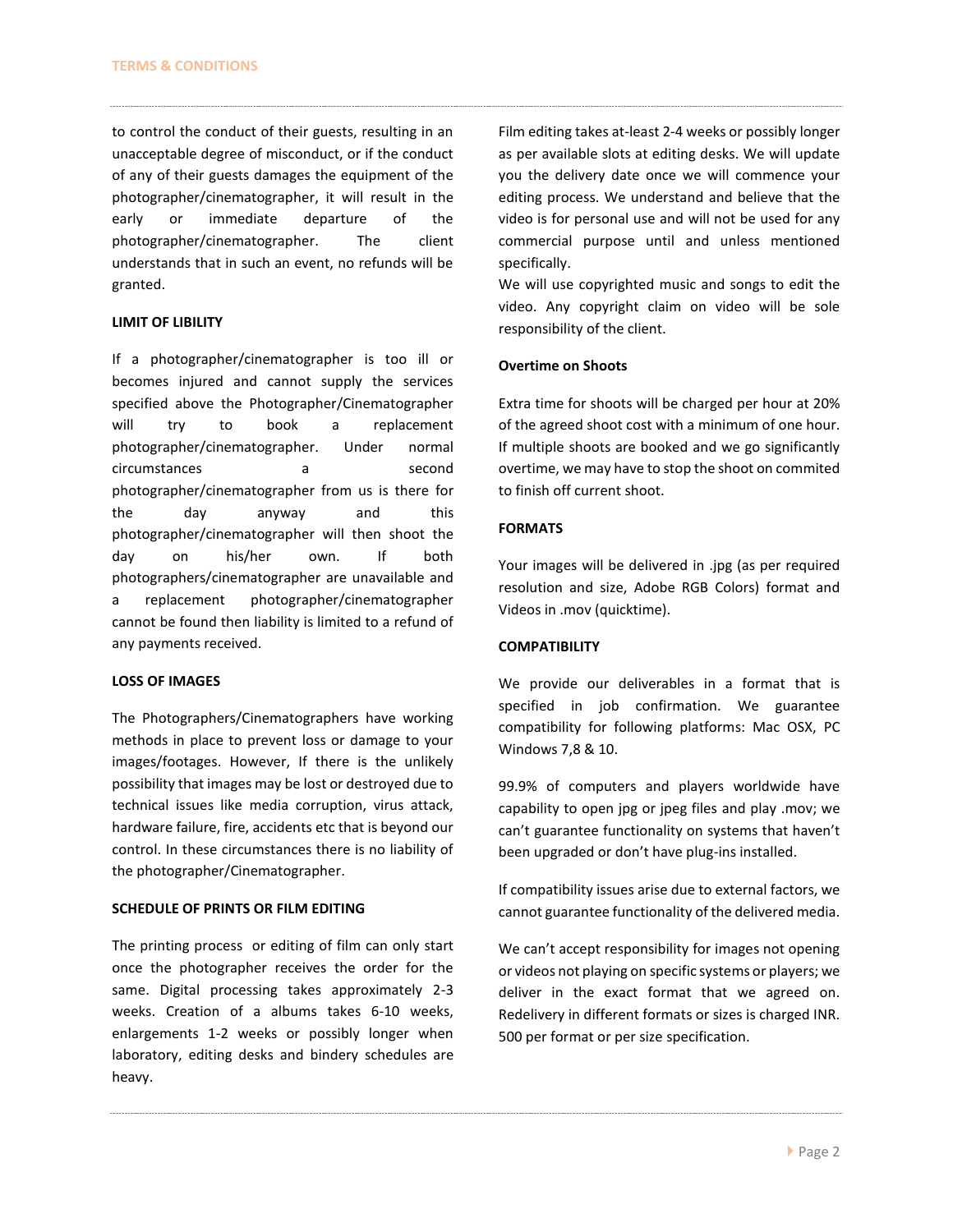#### **METHOD OF REMUNERATION**

Payment may be made in cash or cheque or debit/credit card made payable to dCraftz Mediatrics (P) Ltd.

# **PENELATY FEES & CHARGES**

There is INR. 500 late payment fee per day for any payments that are not postmarked or delivered to the Photographer by the required date.

#### **RIGHT OF WITHDRAWAL**

The Photographer/Cinematographer discovery of new information changes to agreed circumstances, or other factors, which tend to circumvent its policies, may result in its withdrawal. Non-cooperation; changes in locations, facilities or available times; missed appointments and late payments are examples of contributing factors. Should the photographer/Cinematographer initiate the withdrawal, all fees will be retained as well as fair market value for all services/products already provided. In case of withdrawal, INR. 3000.00 an hour is charged for all photography & INR. 5000.00 an hour is charged for all Cinematography services already provided and INR. 2000.00 an hour is charged for all other services, consultations and all driving time, rounded up to the nearest half-hour.

#### **NON-GURANTEE**

Although every possible care will be taken to produce photographs/footages of all important and special events during the event, The Photographer/Cinematographer cannot place an unconditional guarantee on the above. The Photographer/Cinematographer will not be held responsible for any ruined photographs/footages due to guests' (or any other) flashes; or any other ruined photographs/footages due to any other cause in or outside of our control.

# **PERFORMANCE**

The performance of this contract on behalf of the Photographer shall be contingent upon acts of God, flood, fire, warfare, government laws or regulations, electrical failure, strikes by suppliers, and/or conditions beyond its control.

# **LOW LIGHT CONDITIONS**

The Client has to understand that, photography & filming is scientifically is a process to capture the light. If there will not be sufficient amount of light available at venue or specific area. The Photographer/Cinematographer will not be liable for poor quality photographs or footage.

## **EXPENSES**

Extra expenses or times incurred by Photographer as a result of alterations to the original brief by the client, or otherwise. The Client shall give approval to and be liable to such extra expenses or fees. In addition to the fees and expenses shown on the Estimate as having been agreed or estimated.

# **PROFESSIONAL IMAGE MANUPLATION**

The Photographer will allow for limited professional image manipulation (if technically possible) on two images of THE CLIENT'S choice. This includes, red eye removal, de-ageing, removal of people and/or objects, insertion of missing people and/or objects, colour correction, special effects, portrait glamorisation etc. It is understood that if a technicality prevents the photographer from performing requested image manipulation, or if a technicality prevents the final result to meet the client's requirement, the client will reside with the fact that the photographer has performed to its best ability with regard to the specific task and that the photographer has no further responsibility towards said image manipulation.

# **TURNAROUND TIME FRAMES**

Turnaround time frames commence from the day we finish your shoot. We will update you about its estimated delivery date.

Turnaround time frames are reliant on your speedy response for approval of preview files.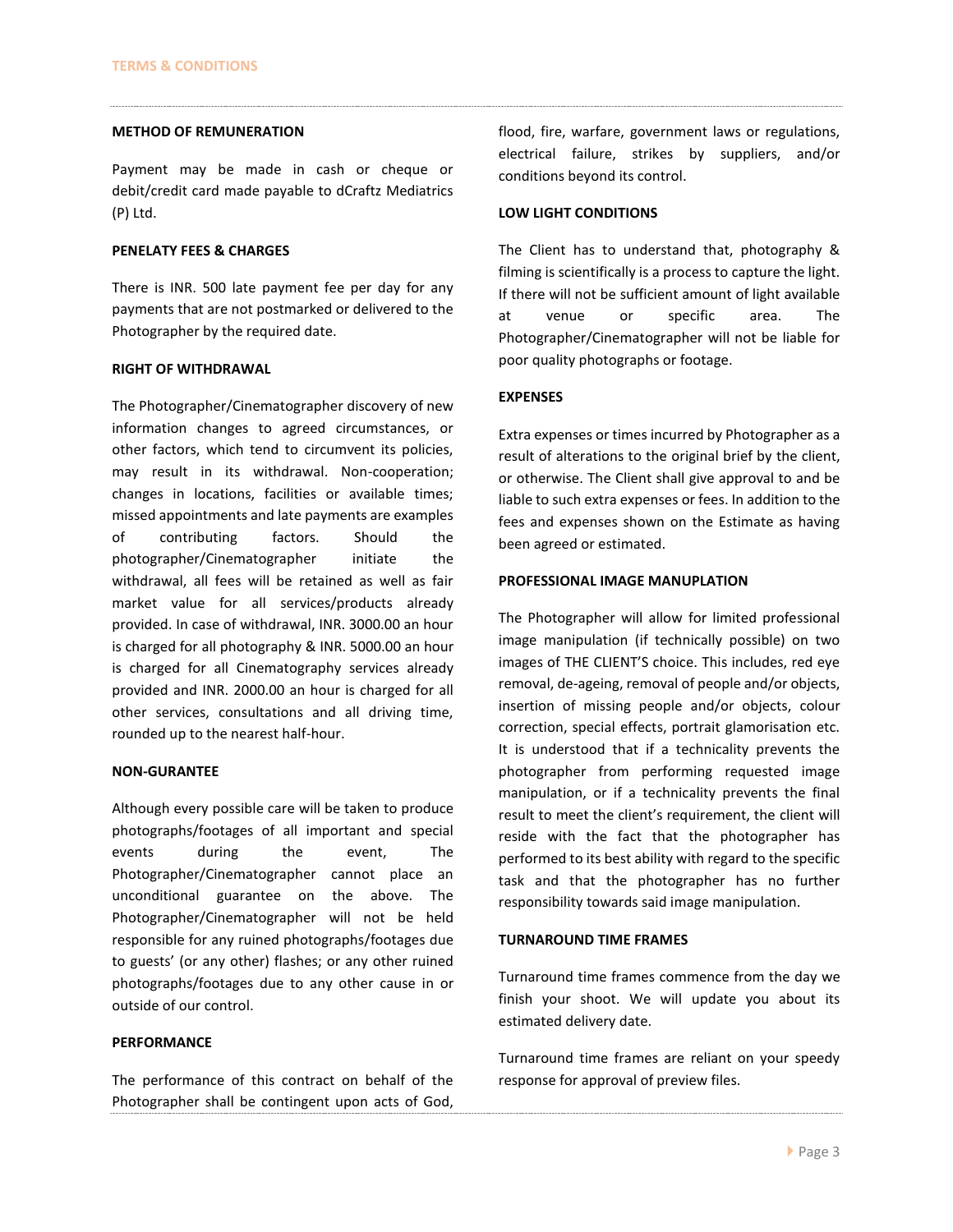Turnaround time frames are approximate and dependent on courier/postage service transit times. Transit times may vary, particularly during peak periods. Postage service times may be longer if you are located outside India.

If you have an urgent request and require your deliverables by a specific date, or if you require your deliverables before the minimum time frame of your project, please contact us to arrange for an express service and we will endeavor to accommodate your deadline. Minimum turnaround time for express service is 4-7 days from the date of shoot.

Please note that if you require your deliverables before the minimum time frame, you will need to add 40% on top of your quoted price.

# **BOOKING FEE/DEPOSIT**

In the event of the Clients cancelling the event for whatever reason the booking fee is non-refundable. It will be considered as liquidated damages to the Photographers.

# **CREDITS**

We retain the right to reproduce, publish and display the final design on its websites, portfolio, galleries, social media and other media or exhibits for the purposes of recognition of creative excellence or professional advancement, and to be credited with authorship of the final design in connection with such uses.

#### **PRIVACY POLICY**

We respect your privacy. We will not disclose any information you send us to other third party company. This includes but not limited to your email address, phone number(s) or postal address. Your personal information is held in strict confidence and will only be used for the purpose for which it was originally intended.

#### **DISCLAIMER**

We make no warranties of any kind, express or implied, for any and all services that we supply. We will not be held responsible for any and all damages resulting from services we supply.

We will not be responsible for any loss, or consequential loss of data, or non-delivery of services, of whatever cause. While we take reasonable steps to investigate the materials we recommend, we accept no responsibility for the performance or quality of materials or any consequential loss arising from their failure.

The Client agrees not to hold us responsible for any such loss or damages resulting from services we supply. Any claim against dCraftz Mediatrics Pvt. Ltd shall be limited to the relevant fee(s) paid by the client.

We reserve the right to use the services of subcontractors, agents and suppliers and any work, content, services and usage is bound by their terms & conditions. We will not knowingly perform any actions to contravene these and the client agrees to be so bound.

#### **ARCHIVING**

We keep all the raw files (images/footage) and process files for your project on our machines for 3 weeks after the delivery free of charge. After that we recommend archiving the files; there's always a chance you may need them, a re-print or publication at some point.

We charge INR. 4950 to archive your project (per 500Gb) for up to 2 years. It's stored on a dedicated hard drive and kept in a fire proof safe.

Under no circumstances will we give our project files or incomplete editing project files out to any client. This is a copyright and IP issue. We will issue incomplete designs on special request on heavy extra costs.